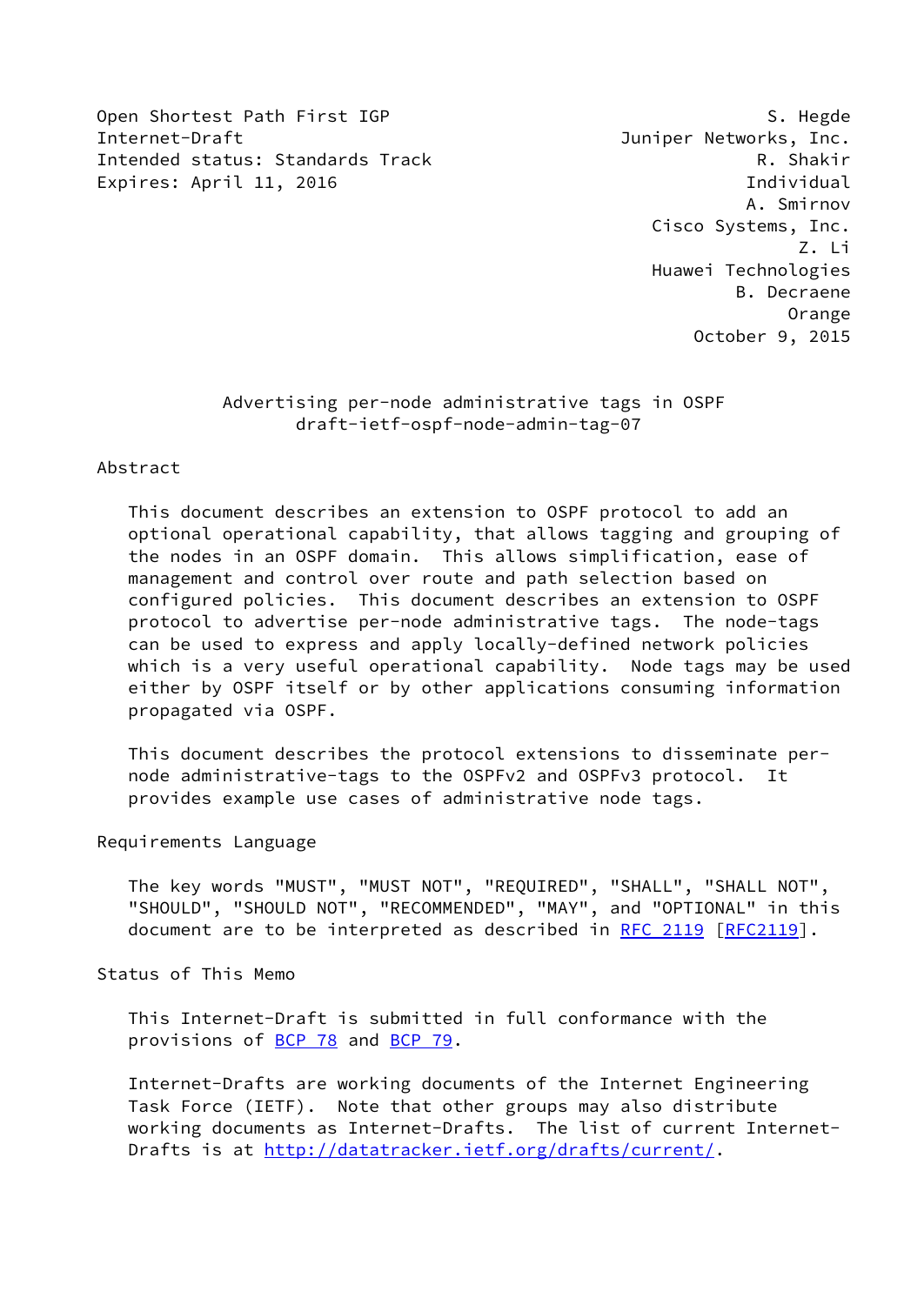Hegde, et al. **Expires April 11, 2016** [Page 1]

Internet-Draft **OSPF** node admin tags **OCTOBER 1888** 

 Internet-Drafts are draft documents valid for a maximum of six months and may be updated, replaced, or obsoleted by other documents at any time. It is inappropriate to use Internet-Drafts as reference material or to cite them other than as "work in progress."

This Internet-Draft will expire on April 11, 2016.

Copyright Notice

 Copyright (c) 2015 IETF Trust and the persons identified as the document authors. All rights reserved.

This document is subject to [BCP 78](https://datatracker.ietf.org/doc/pdf/bcp78) and the IETF Trust's Legal Provisions Relating to IETF Documents [\(http://trustee.ietf.org/license-info](http://trustee.ietf.org/license-info)) in effect on the date of publication of this document. Please review these documents carefully, as they describe your rights and restrictions with respect to this document. Code Components extracted from this document must include Simplified BSD License text as described in Section 4.e of the Trust Legal Provisions and are provided without warranty as described in the Simplified BSD License.

Table of Contents

|                                                                | $\overline{3}$   |
|----------------------------------------------------------------|------------------|
| 2.                                                             | $\overline{3}$   |
| OSPF per-node administrative tag TLV<br>3.                     | $\overline{3}$   |
| 3.1.                                                           | $\overline{3}$   |
|                                                                | $\overline{4}$   |
|                                                                | $6 \overline{6}$ |
| Service auto-discovery<br>4.1.                                 | 6                |
| $4.2.$ Fast-Re-routing policy                                  | 6                |
| $4.3.$ Controlling Remote LFA tunnel termination               | $\overline{1}$   |
| Mobile back-haul network service deployment $\cdots$ 8<br>4.4. |                  |
| 4.5. Explicit routing policy                                   | $\frac{9}{2}$    |
| 5.                                                             | 11               |
| Operational Considerations<br>6.                               | 11               |
| Manageability Considerations<br>7.                             | 11               |
| 8.                                                             | 11               |
| 9.                                                             | 12               |
| 10.                                                            |                  |
|                                                                |                  |
| Normative References $\underline{12}$<br>11.1.                 |                  |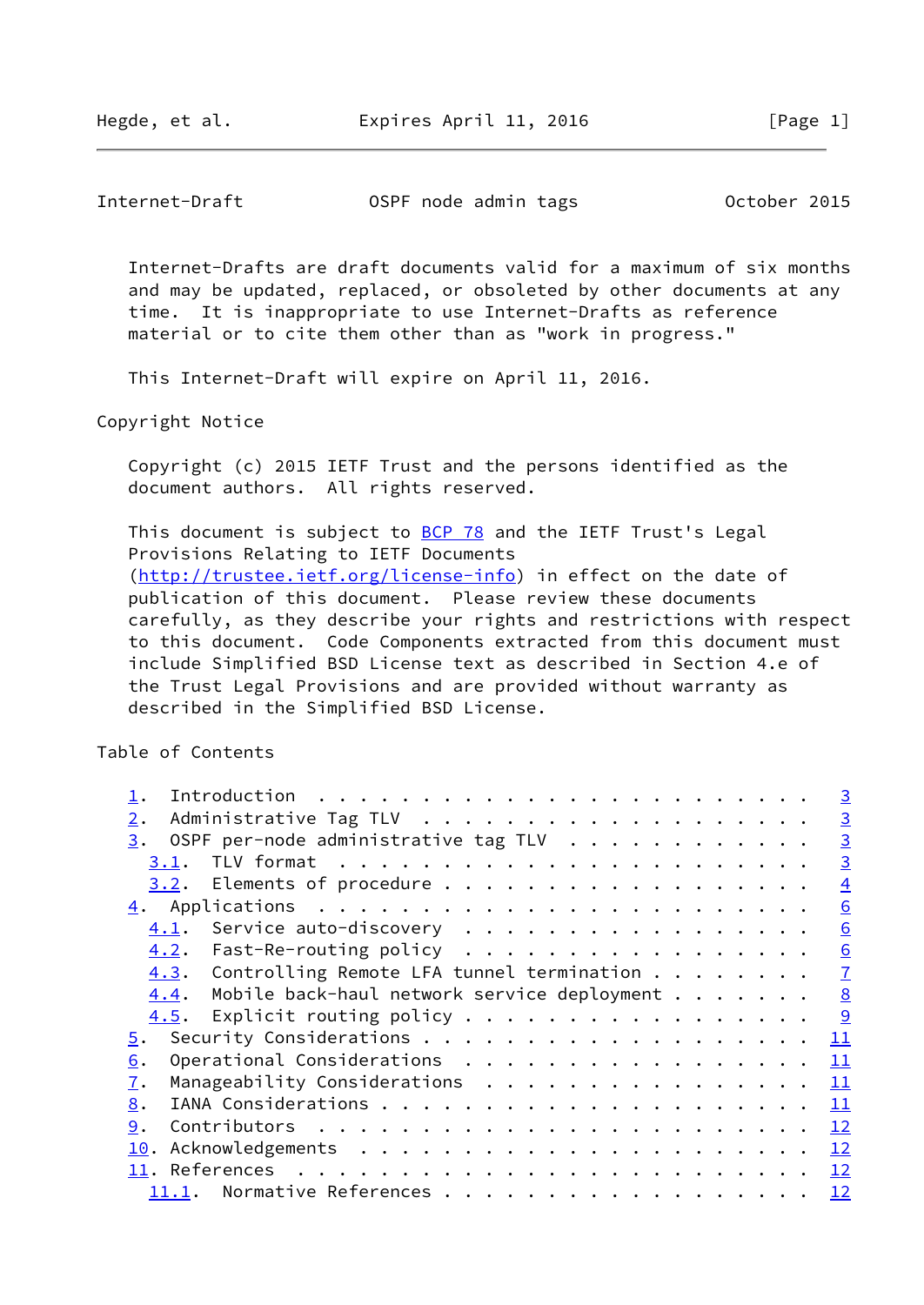| 11.2. Informative References 13 |  |  |  |  |  |  |  |  |  |  |  |
|---------------------------------|--|--|--|--|--|--|--|--|--|--|--|
|                                 |  |  |  |  |  |  |  |  |  |  |  |

Hegde, et al. **Expires April 11, 2016** [Page 2]

<span id="page-2-1"></span>Internet-Draft **OSPF** node admin tags **OCTOBER 1888** 

### <span id="page-2-0"></span>[1](#page-2-0). Introduction

 It is useful to assign a per-node administrative tag to a router in the OSPF domain and use it as an attribute associated with the node. The per-node administrative tag can be used in variety of applications, for ex: - Traffic-engineering applications to provide different path-selection criteria, - Prefer or prune certain paths in Loop Free Alternate (LFA) backup selection via local policies.

 This document provides mechanisms to advertise per-node administrative tags in OSPF for route and path selection. Route and path selection functionality applies to both to TE and non-TE applications and hence new TLV for carrying per-node administrative tags is included in Router Information LSA [[RFC4970\]](https://datatracker.ietf.org/doc/pdf/rfc4970).

<span id="page-2-2"></span>[2](#page-2-2). Administrative Tag TLV

 An administrative Tag is a 32-bit integer value that can be used to identify a group of nodes in the OSPF domain.

 The new TLV defined will be carried within an RI LSA for OSPFV2 and OSPFV3. Router information LSA [\[RFC4970](https://datatracker.ietf.org/doc/pdf/rfc4970)] can have link, area or AS level flooding scope. Choosing the flooding scope to flood the group tags are defined by the policies and is a local matter.

 The TLV specifies one or more administrative tag values. An OSPF node advertises the set of groups it is part of in the OSPF domain. (for example, all PE-nodes are configured with certain tag value, all P-nodes are configured with a different tag value in the domain). Multiple TLVs MAY be added in same RI-LSA or in a different instance of the RI LSA as defined in  $[I-D.ace-cspf-rfc4970bis]$ .

<span id="page-2-3"></span>[3](#page-2-3). OSPF per-node administrative tag TLV

<span id="page-2-4"></span>[3.1](#page-2-4). TLV format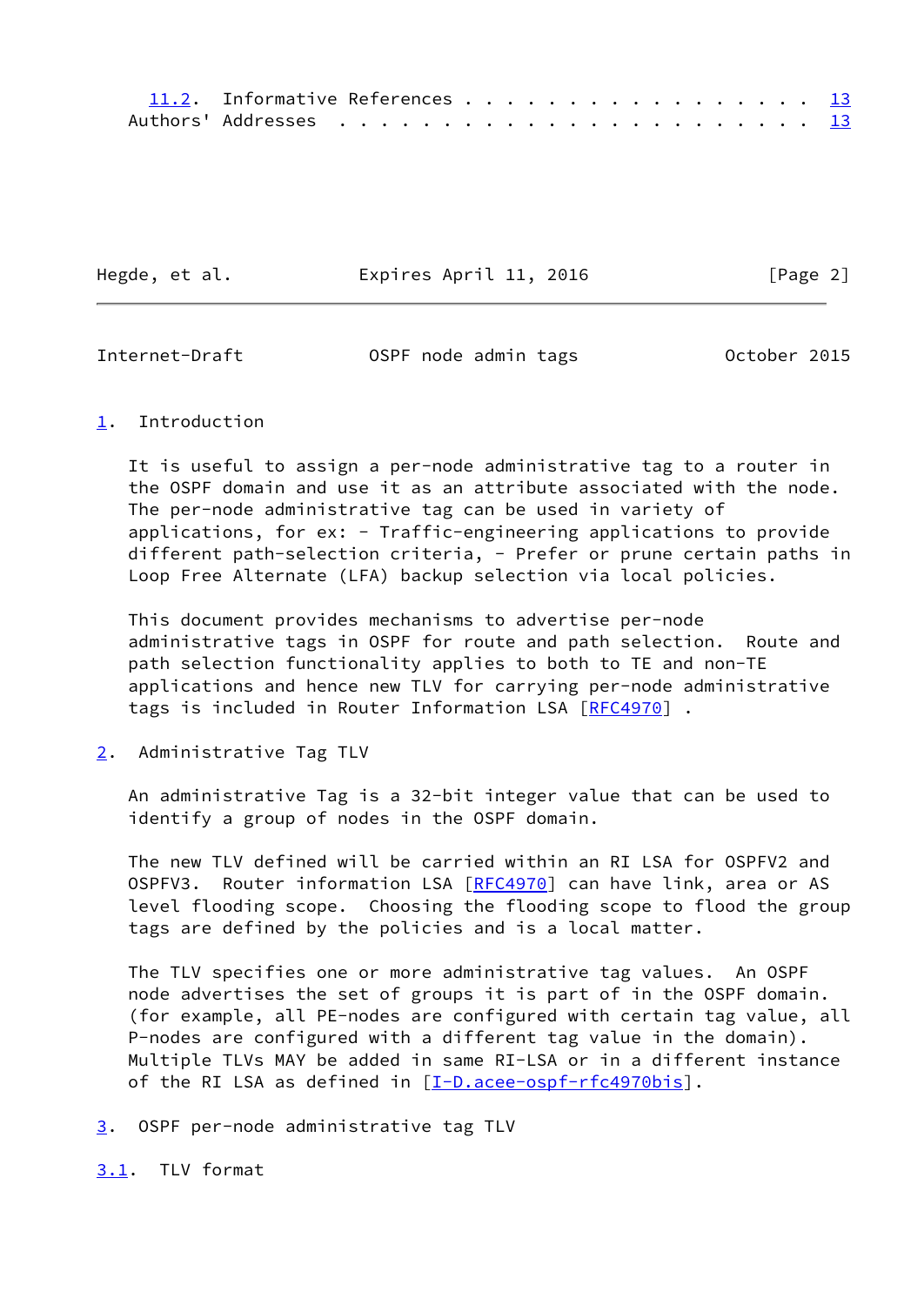[\[RFC4970](https://datatracker.ietf.org/doc/pdf/rfc4970)], defines Router Information (RI) LSA which may be used to advertise properties of the originating router. Payload of the RI LSA consists of one or more nested Type/Length/Value (TLV) triplets. Node administrative tags are advertised in the Node Administrative Tag TLV. The format of Node Administrative Tag TLV is:

Hegde, et al. **Expires April 11, 2016** [Page 3]

<span id="page-3-1"></span>

Internet-Draft OSPF node admin tags October 2015

0 1 2 3 0 1 2 3 4 5 6 7 8 9 0 1 2 3 4 5 6 7 8 9 0 1 2 3 4 5 6 7 8 9 0 1 +-+-+-+-+-+-+-+-+-+-+-+-+-+-+-+-+-+-+-+-+-+-+-+-+-+-+-+-+-+-+-+-+ | Type | Length +-+-+-+-+-+-+-+-+-+-+-+-+-+-+-+-+-+-+-+-+-+-+-+-+-+-+-+-+-+-+-+-+ Administrative Tag #1 +-+-+-+-+-+-+-+-+-+-+-+-+-+-+-+-+-+-+-+-+-+-+-+-+-+-+-+-+-+-+-+-+ | Administrative Tag #2 | +-+-+-+-+-+-+-+-+-+-+-+-+-+-+-+-+-+-+-+-+-+-+-+-+-+-+-+-+-+-+-+-+  $\frac{1}{2}$  // +-+-+-+-+-+-+-+-+-+-+-+-+-+-+-+-+-+-+-+-+-+-+-+-+-+-+-+-+-+-+-+-+ Administrative Tag #N +-+-+-+-+-+-+-+-+-+-+-+-+-+-+-+-+-+-+-+-+-+-+-+-+-+-+-+-+-+-+-+-+

Figure 1: OSPF per-node Administrative Tag TLV

Type : TBA, Suggested value 10

 Length: A 16-bit field that indicates the length of the value portion in octets and will be a multiple of 4 octets dependent on the number of tags advertised.

 Value: A sequence of multiple 4 octets defining the administrative tags. At least one tag MUST be carried if this TLV is included in the RI-LSA.

<span id="page-3-0"></span>[3.2](#page-3-0). Elements of procedure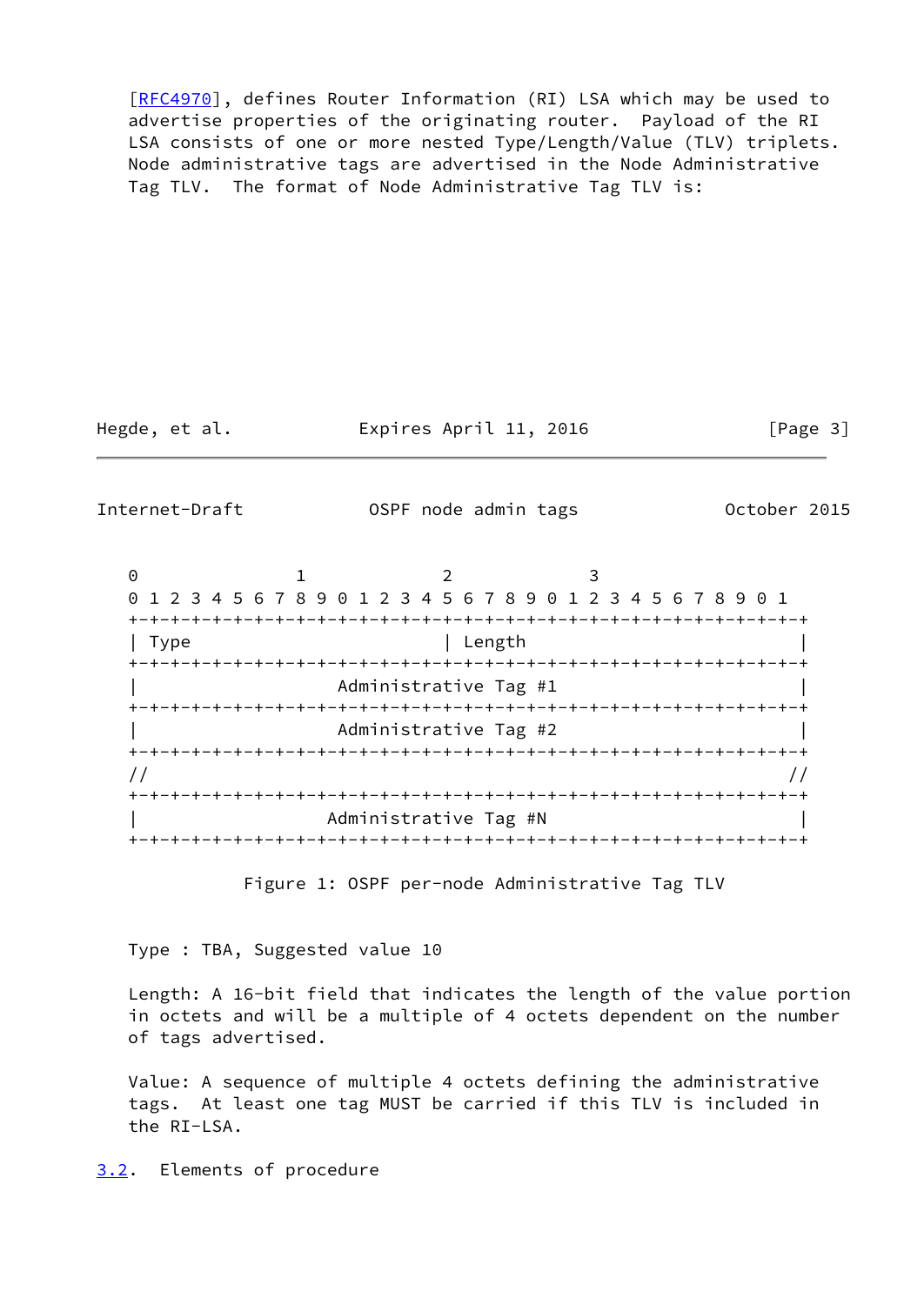Meaning of the Node administrative tags is generally opaque to OSPF. Router advertising the per-node administrative tag (or tags) may be configured to do so without knowing (or even explicitly supporting) functionality implied by the tag.

 Interpretation of tag values is specific to the administrative domain of a particular network operator, and hence tag values SHOULD NOT be propagated outside the administrative domain to which they apply. The meaning of a per-node administrative tag is defined by the network local policy and is controlled via the configuration. If a receiving node does not understand the tag value or does not have a local policy corresponding to the tag, it ignores the specific tag and floods the RI LSA without any change as defined in [\[RFC4970](https://datatracker.ietf.org/doc/pdf/rfc4970)].

 The semantics of the tag order has no meaning. That is, there is no implied meaning to the ordering of the tags that indicates a certain operation or set of operations that need to be performed based on the ordering.

Hegde, et al. **Expires April 11, 2016** [Page 4]

Internet-Draft OSPF node admin tags October 2015

 Each tag MUST be treated as an independent identifier that MAY be used in policy to perform a policy action. Tags carried by the administrative tag TLV SHOULD be used to indicate independent characteristics of a node. The administrative tag list within the TLV MUST be considered an unordered list. Whilst policies may be implemented based on the presence of multiple tags (e.g., if tag A AND tag B are present), they MUST NOT be reliant upon the order of the tags (i.e., all policies should be considered commutative operations, such that tag A preceding or following tag B does not change their outcome).

 To avoid incomplete or inconsistent interpretations of the per-node administrative tags the same tag value MUST NOT be advertised by a router in RI LSAs of different scopes. The same tag MAY be advertised in multiple RI LSAs of the same scope, for example, OSPF Area Border Router (ABR) may advertise the same tag in area-scope RI LSAs in multiple areas connected to the ABR.

 The per-node administrative tags are not meant to be extended by the future OSPF standards. The new OSPF extensions MUST NOT require use of per-node administrative tags or define well-known tag values. Node administrative tags are for generic use and do not require IANA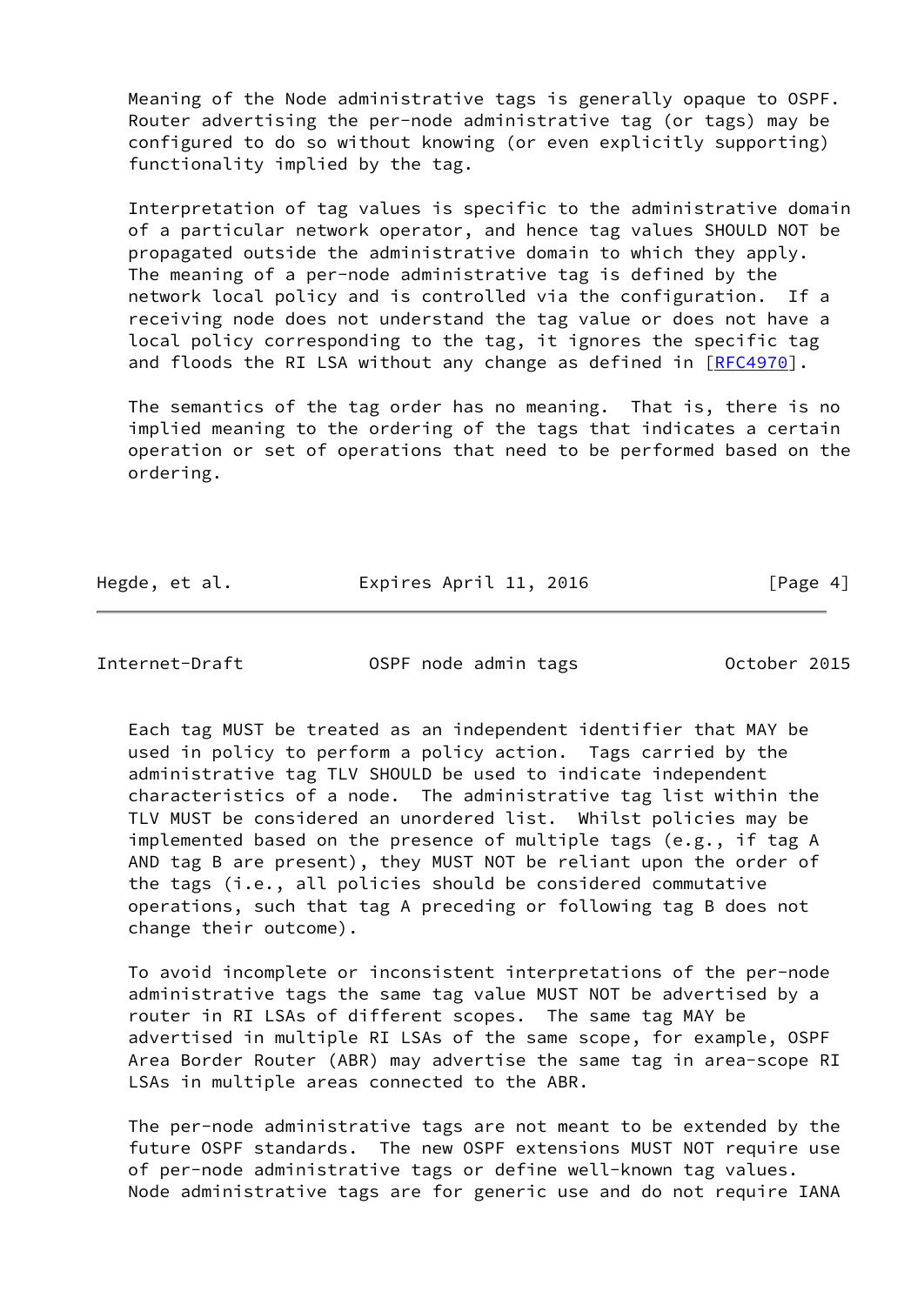registry. The future OSPF extensions requiring well known values MAY define their own data signalling tailored to the needs of the feature or MAY use capability TLV as defined in [\[RFC4970](https://datatracker.ietf.org/doc/pdf/rfc4970)].

 Being part of the RI LSA, the per-node administrative tag TLV must be reasonably small and stable. In particular, but not limited to, implementations supporting the per-node administrative tags MUST NOT tie advertised tags to changes in the network topology (both within and outside the OSPF domain) or reachability of routes.

 Multiple node administrative tag TLVs MAY appear in an RI LSA or multiple node administrative tag TLVs MAY be contained in different instances of the RI LSA. The node administrative tags associated with a node that originates tags for the purpose of any computation or processing at a receiving node SHOULD be a superset of node administrative tags from all the TLVs in all the received RI LSA instances originated by that node.When an RI LSA is received that changes the set of tags applicable to any originating node, a receiving node MUST repeat any computation or processing that is based on those administrative tags.

When there is a change or removal of an administrative affiliation of a node, the node MUST re-originate the RI LSA with the latest set of node administrative tags. On the receiver, When there is a change in the node administrative tag TLV or removal/ addition of a TLV in any instance of the RI-LSA, implementations MUST take appropriate

<span id="page-5-1"></span>

| Internet-Draft | OSPF node admin tags | October 2015 |
|----------------|----------------------|--------------|
|----------------|----------------------|--------------|

 measures to update its state according to the changed set of tags. Exact actions depend on features working with administrative tags and is outside of scope of this specification.

#### <span id="page-5-0"></span>[4](#page-5-0). Applications

 This section lists several examples of how implementations might use the Node administrative tags. These examples are given only to demonstrate generic usefulness of the router tagging mechanism. Implementation supporting this specification is not required to implement any of the use cases. It is also worth noting that in some described use cases routers configured to advertise tags help other routers in their calculations but do not themselves implement the same functionality.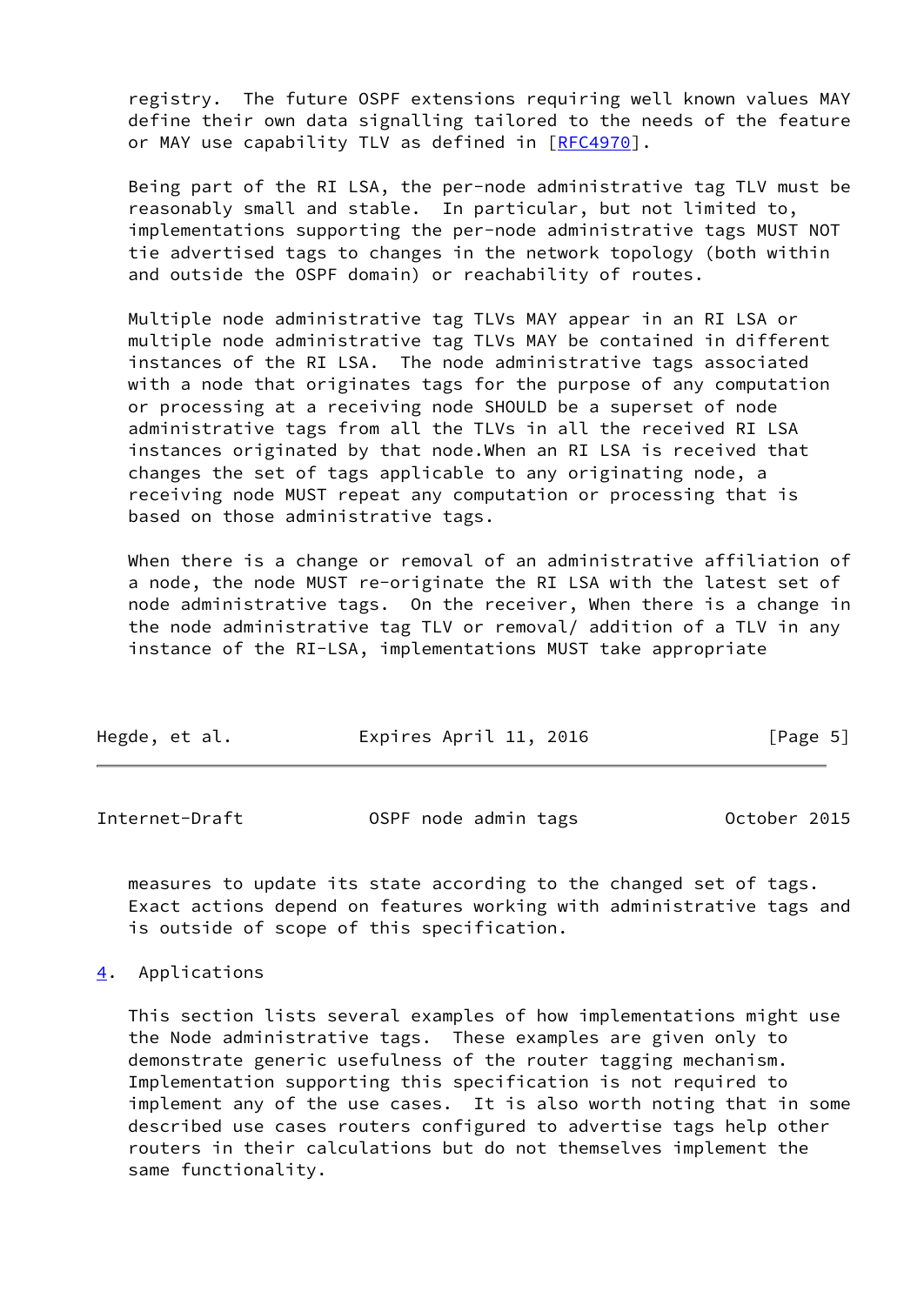### <span id="page-6-0"></span>[4.1](#page-6-0). Service auto-discovery

 Router tagging may be used to automatically discover group of routers sharing a particular service.

 For example, service provider might desire to establish full mesh of MPLS TE tunnels between all PE routers in the area of MPLS VPN network. Marking all PE routers with a tag and configuring devices with a policy to create MPLS TE tunnels to all other devices advertising this tag will automate maintenance of the full mesh. When new PE router is added to the area, all other PE devices will open TE tunnels to it without the need of reconfiguring them.

## <span id="page-6-1"></span>[4.2](#page-6-1). Fast-Re-routing policy

 Increased deployment of Loop Free Alternates (LFA) as defined in [\[RFC5286](https://datatracker.ietf.org/doc/pdf/rfc5286)] poses operation and management challenges. [\[I-D.ietf-rtgwg-lfa-manageability](#page-13-2)] proposes policies which, when implemented, will ease LFA operation concerns.

 One of the proposed refinements is to be able to group the nodes in IGP domain with administrative tags and engineer the LFA based on configured policies.

(a) Administrative limitation of LFA scope

 Service provider access infrastructure is frequently designed in layered approach with each layer of devices serving different purposes and thus having different hardware capabilities and configured software features. When LFA repair paths are being computed, it may be desirable to exclude devices from being considered as LFA candidates based on their layer.

| Hegde, et al. | Expires April 11, 2016 | [Page 6] |
|---------------|------------------------|----------|
|               |                        |          |

<span id="page-6-2"></span>Internet-Draft **OSPF** node admin tags **OCTOBER 2015** 

 For example, if the access infrastructure is divided into the Access, Distribution and Core layers it may be desirable for a Distribution device to compute LFA only via Distribution or Core devices but not via Access devices. This may be due to features enabled on Access routers; due to capacity limitations or due to the security requirements. Managing such a policy via configuration of the router computing LFA is cumbersome and error prone.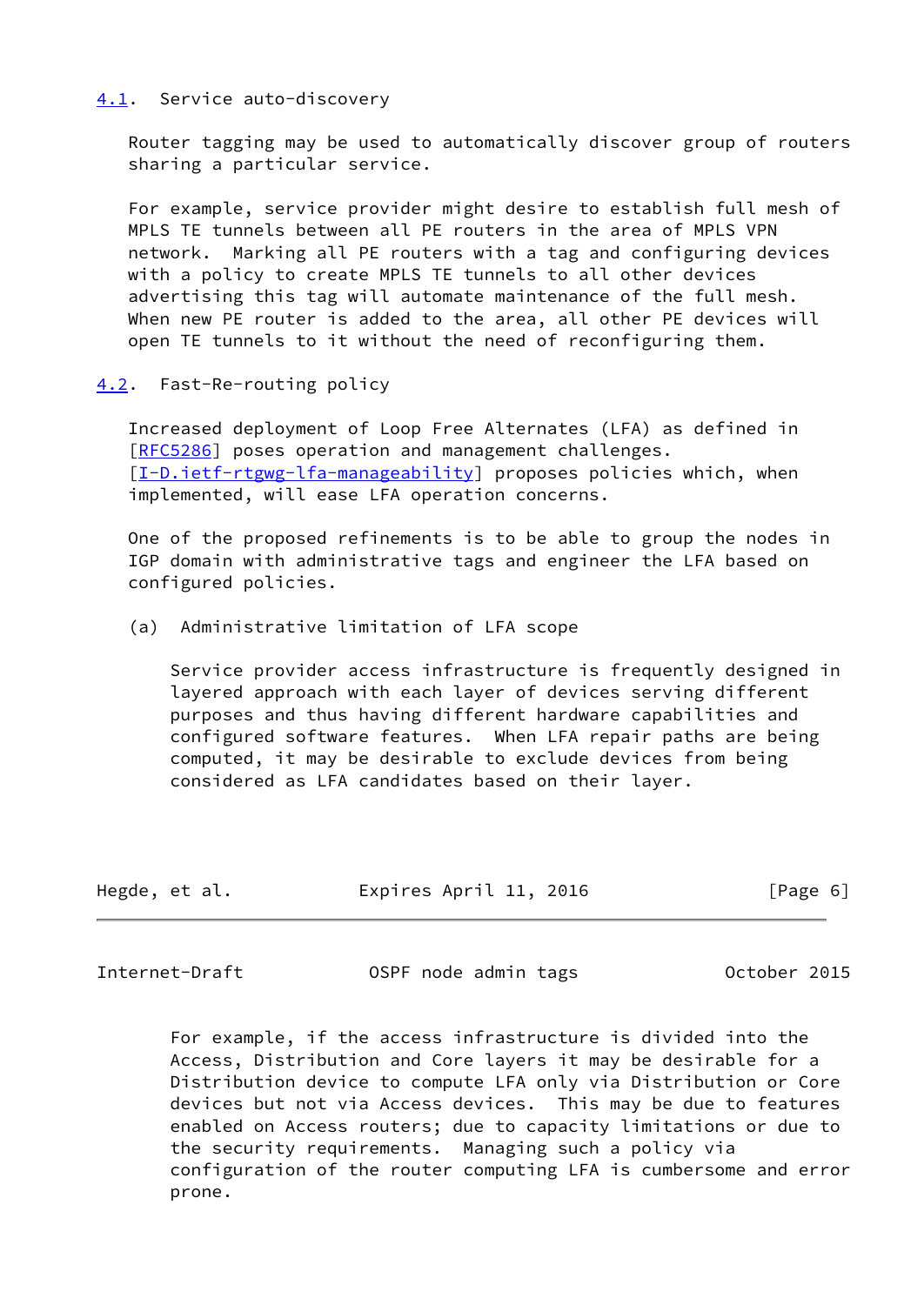With the Node administrative tags it is possible to assign a tag to each layer and implement LFA policy of computing LFA repair paths only via neighbors which advertise the Core or Distribution tag. This requires minimal per-node configuration and network automatically adapts when new links or routers are added.

(b) LFA calculation optimization

 Calculation of LFA paths may require significant resources of the router. One execution of Dijkstra algorithm is required for each neighbor eligible to become next hop of repair paths. Thus a router with a few hundreds of neighbors may need to execute the algorithm hundreds of times before the best (or even valid) repair path is found. Manually excluding from the calculation neighbors which are known to provide no valid LFA (such as single-connected routers) may significantly reduce number of Dijkstra algorithm runs.

 LFA calculation policy may be configured so that routers advertising certain tag value are excluded from LFA calculation even if they are otherwise suitable.

<span id="page-7-0"></span>[4.3](#page-7-0). Controlling Remote LFA tunnel termination

 [RFC7490] defined a method of tunnelling traffic after connected link failure to extend the basic LFA coverage and algorithm to find tunnel tail-end routers fitting LFA requirement. In most cases proposed algorithm finds more than one candidate tail-end router. In real life network it may be desirable to exclude some nodes from the list of candidates based on the local policy. This may be either due to known limitations of the node (the router does not accept targeted LDP sessions required to implement Remote LFA tunnelling) or due to administrative requirements (for example, it may be desirable to choose tail-end router among co-located devices).

 The Node administrative tag delivers simple and scalable solution. Remote LFA can be configured with a policy to accept during the tail end router calculation as candidates only routers advertising certain tag. Tagging routers allows to both exclude nodes not capable of

Hegde, et al. **Expires April 11, 2016** [Page 7]

<span id="page-7-1"></span>Internet-Draft **OSPF** node admin tags **OCTOBER 1888** 

serving as Remote LFA tunnel tail-ends and to define a region from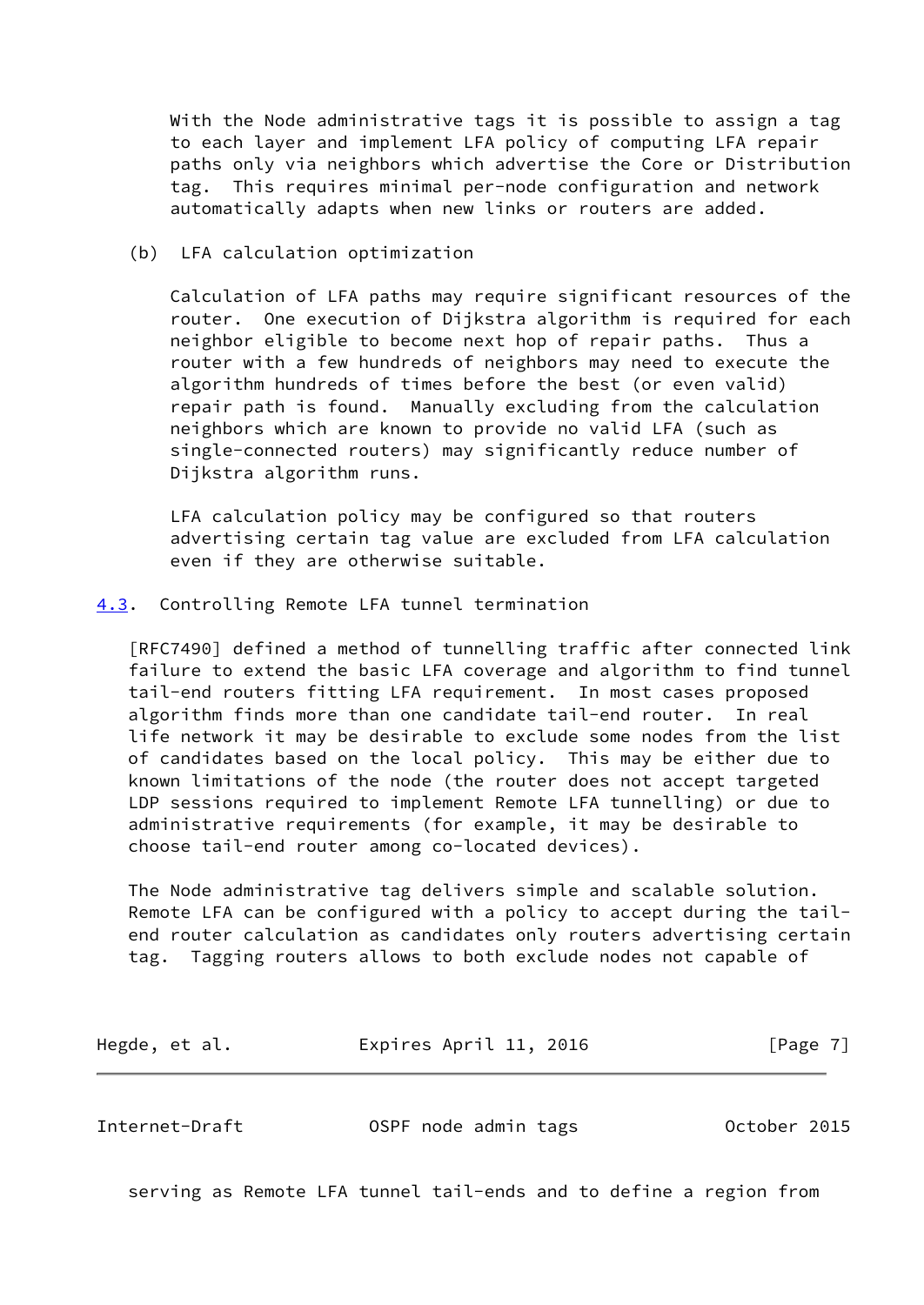which tail-end router must be selected.

<span id="page-8-0"></span>[4.4](#page-8-0). Mobile back-haul network service deployment

 The topology of mobile back-haul network usually adopts ring topology to save fibre resource and it is divided into the aggregate network and the access network. Cell Site Gateways(CSGs) connects the eNodeBs and RNC(Radio Network Controller) Site Gateways(RSGs) connects the RNCs. The mobile traffic is transported from CSGs to RSGs. The network takes a typical aggregate traffic model that more than one access rings will attach to one pair of aggregate site gateways(ASGs) and more than one aggregate rings will attach to one pair of RSGs.



Figure 2: Mobile Backhaul Network

 A typical mobile back-haul network with access rings and aggregate links is shown in figure above. The mobile back-haul networks deploy traffic engineering due to the strict Service Level Agreements(SLA). The TE paths may have additional constraints to avoid passing via different access rings or to get completely disjoint backup TE paths. The mobile back-haul networks towards the access side change

Hegde, et al. Expires April 11, 2016 [Page 8]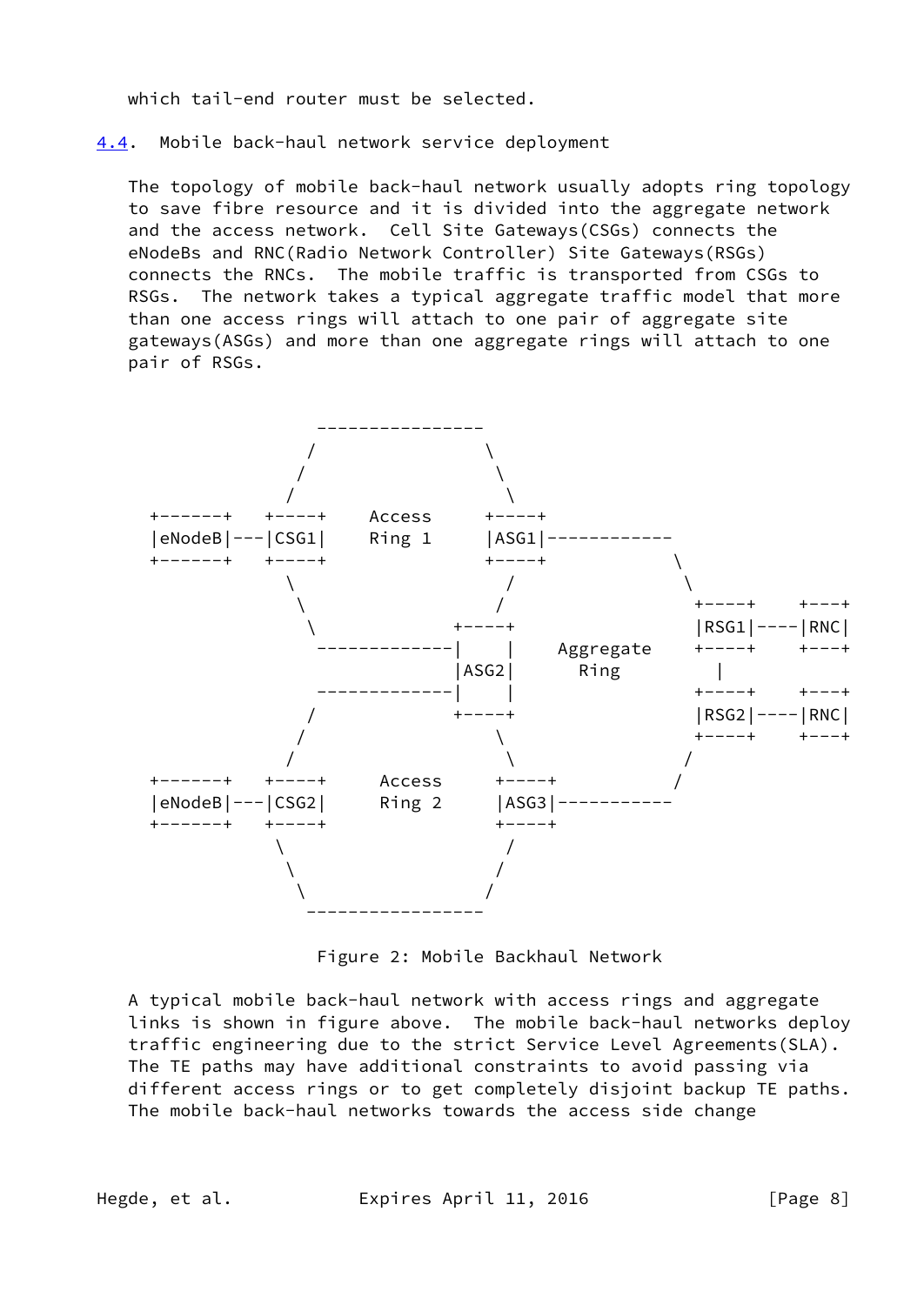<span id="page-9-1"></span>Internet-Draft OSPF node admin tags October 2015

 frequently due to the growing mobile traffic and addition of new LTE Evolved NodeBs (eNodeB). It's complex to satisfy the requirements using cost, link color or explicit path configurations. The node administrative tag defined in this document can be effectively used to solve the problem for mobile back-haul networks. The nodes in different rings can be assigned with specific tags. TE path computation can be enhanced to consider additional constraints based on node administrative tags.

<span id="page-9-0"></span>[4.5](#page-9-0). Explicit routing policy

 Partially meshed network provides multiple paths between any two nodes in the network. In a data centre environment, the topology is usually highly symmetric with many/all paths having equal cost. In a long distance network, this is usually less the case for a variety of reasons (e.g. historic, fibre availability constraints, different distances between transit nodes, different roles ...). Hence between a given source and destination, a path is typically preferred over the others, while between the same source and another destination, a different path may be preferred.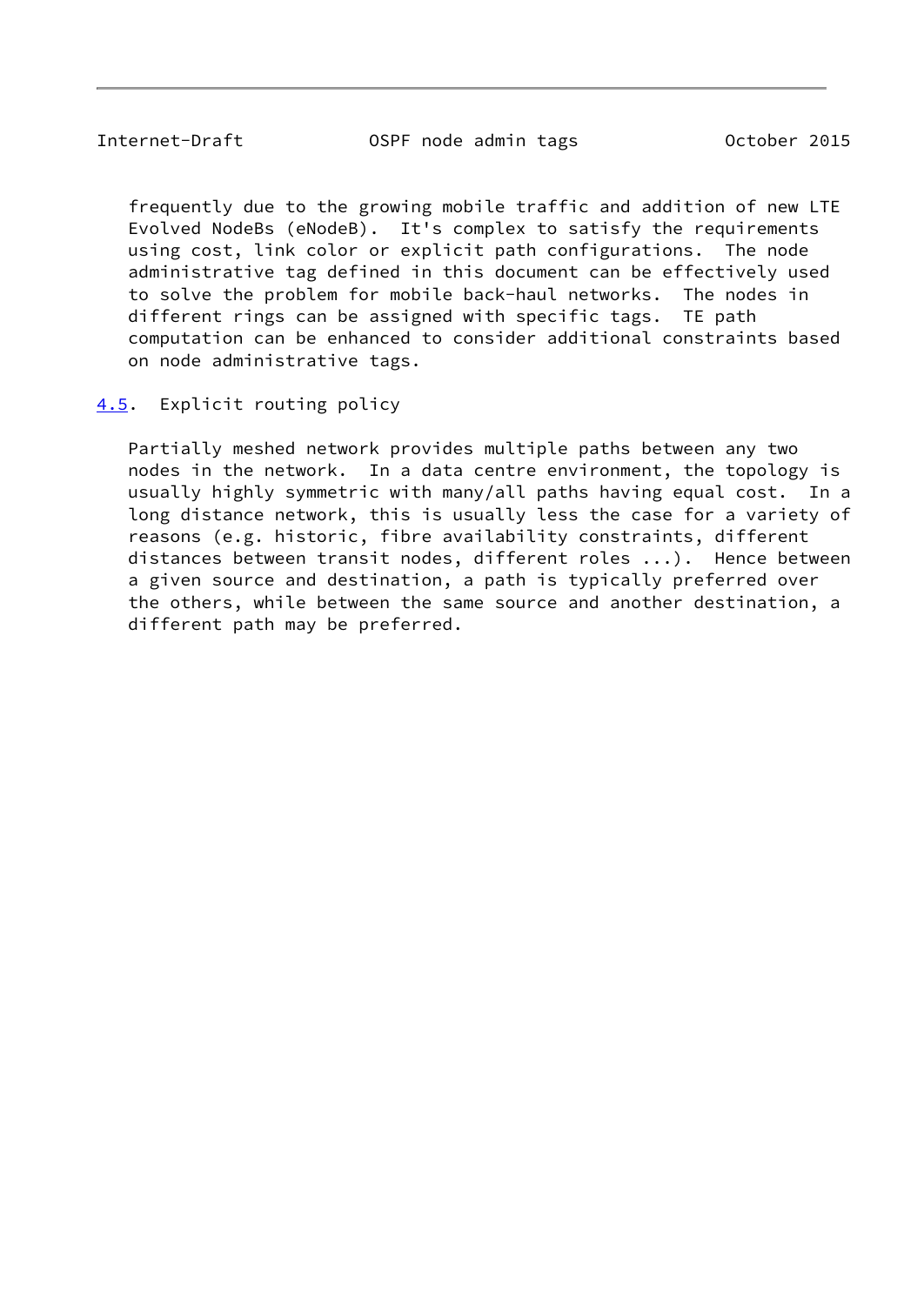Internet-Draft **OSPF** node admin tags **October 2015** 



Figure 3: Explicit Routing topology

 In the above topology, operator may want to enforce the following high level explicit routing policies:

 - Traffic from A nodes to A nodes should preferably go through R or T nodes (rather than through I nodes);

- Traffic from A nodes to I nodes must not go through R and T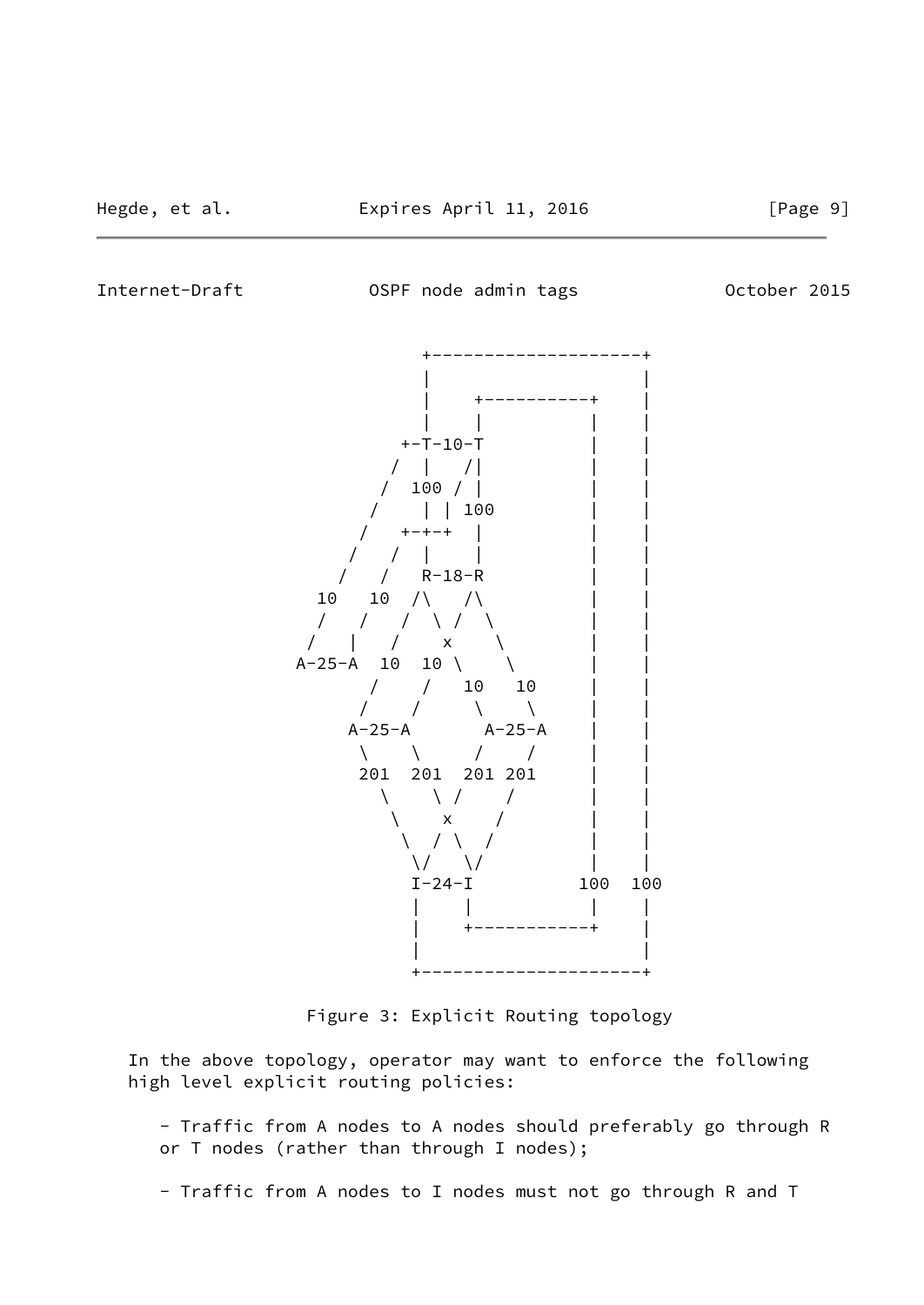nodes.

With node admin tags, tag A (resp. I, R, T) can be configured on all A (resp. I, R, T) nodes to advertise their role. The first policy is about preferring one path over another. Given the chosen metrics, it is achieved with regular SPF routing. The second policy is about prohibiting (pruning) some paths. It requires an explicit routing policy. With the use of node tags, this may be achieved with a generic CSPF policy configured on A nodes: for destination nodes

| Hegde, et al. | Expires April 11, 2016 | [Page 10] |
|---------------|------------------------|-----------|
|---------------|------------------------|-----------|

<span id="page-11-1"></span>Internet-Draft **OSPF** node admin tags **OCTOBER 1898** 

 having the tag "A" runs a CSPF with the exclusion of nodes having the tag "I".

<span id="page-11-0"></span>[5](#page-11-0). Security Considerations

 Node administrative tags may be used by operators to indicate geographical location or other sensitive information. As indicated in [[RFC2328\]](https://datatracker.ietf.org/doc/pdf/rfc2328) and [\[RFC5340](https://datatracker.ietf.org/doc/pdf/rfc5340)] OSPF authentication mechanisms do not provide confidentiality and the information carried in node administrative tags could be leaked to an IGP snooper.

 Advertisement of tag values for one administrative domain into another risks misinterpretation of the tag values (if the two domains have assigned different meanings to the same values), which may have undesirable and unanticipated side effects.

<span id="page-11-2"></span>[6](#page-11-2). Operational Considerations

 Operators can assign meaning to the node administrative tags which is local to the operator's administrative domain. The operational use of node administrative tags is analogical to the IS-IS prefix tags [\[RFC5130](https://datatracker.ietf.org/doc/pdf/rfc5130)] and BGP communities [[RFC1997](https://datatracker.ietf.org/doc/pdf/rfc1997)]. Operational discipline and procedures followed in configuring and using BGP communities and ISIS Prefix tags is also applicable to the usage of node administrative tags.

 Defining language for local policies is outside the scope of this document. As in case of other policy applications, the pruning policies can cause the path to be completely removed from forwarding plane, and hence have the potential for more severe operational impact (e.g., node unreachability due to path removal) by comparison to preference policies that only affect path selection.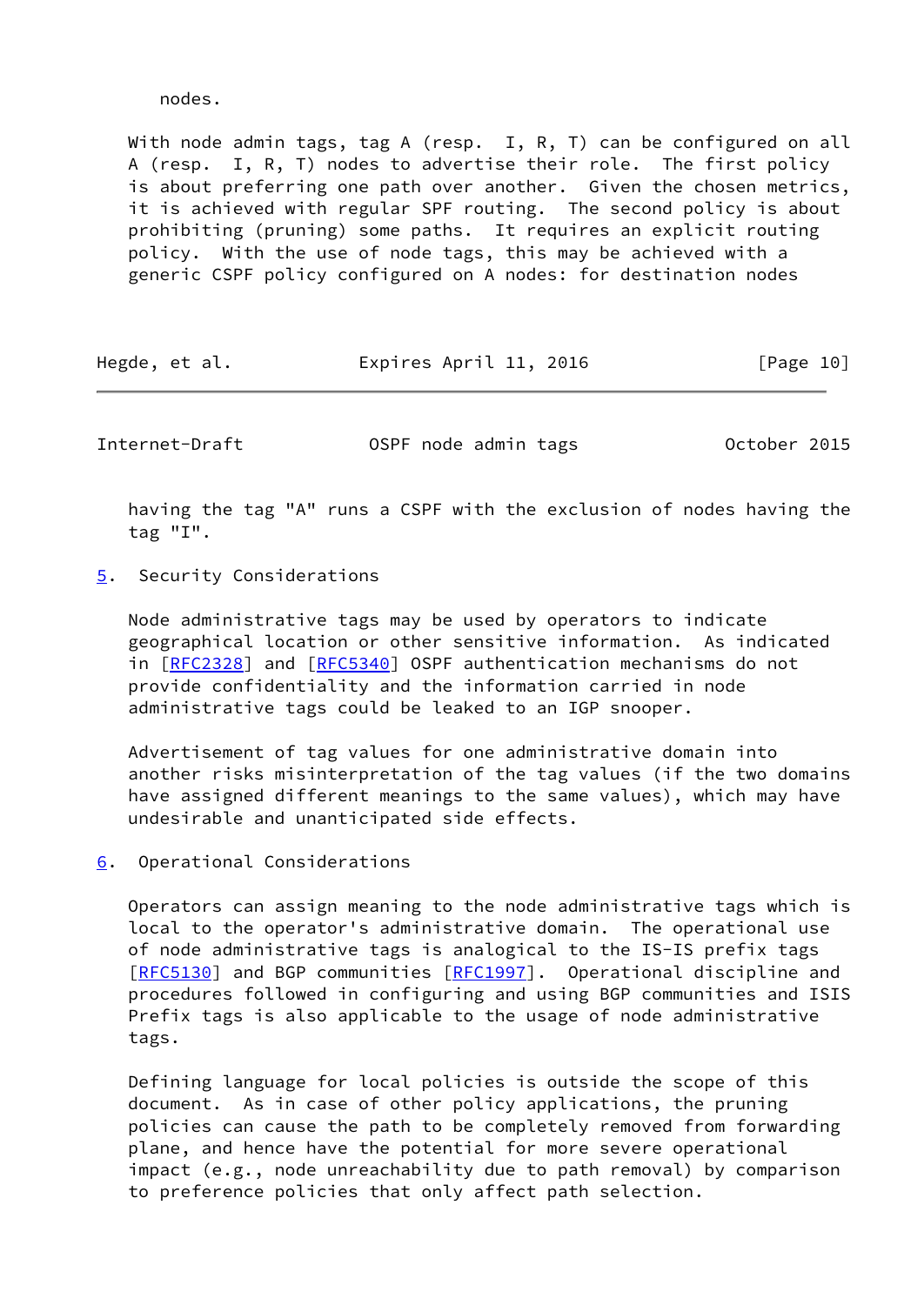### <span id="page-12-0"></span>[7](#page-12-0). Manageability Considerations

 Node administrative tags are configured and managed using routing policy enhancements. YANG data definition language is the latest model to describe and define configuration for network devices. OSPF YANG data model is described in [\[I-D.ietf-ospf-yang\]](#page-13-3) and routing policy configuration model is described in [\[I-D.ietf-rtgwg-policy-model](#page-14-0)]. These two documents will be enhanced to include the node administrative tag related configurations.

## <span id="page-12-1"></span>[8](#page-12-1). IANA Considerations

 This specification updates one OSPF registry: OSPF Router Information (RI) TLVs Registry

| Hegde, et al. | Expires April 11, 2016 | [Page 11] |
|---------------|------------------------|-----------|
|               |                        |           |

<span id="page-12-3"></span>Internet-Draft **OSPF** node admin tags **OCTOBER 1888** 

i) Node Admin Tag TLV - Suggested value 10

 \*\* RFC Editor\*\*: Please replace above suggested value with the IANA assigned value.

### <span id="page-12-2"></span>[9](#page-12-2). Contributors

 Thanks to Hannes Gredler for his substantial review,guidance and to the editing of this document. Thanks to Harish Raguveer for his contributions to initial versions of the draft.

## <span id="page-12-4"></span>[10.](#page-12-4) Acknowledgements

 Thanks to Bharath R, Pushpasis Sarakar and Dhruv Dhody for useful inputs. Thanks to Chris Bowers for providing useful inputs to remove ambiguity related to tag-ordering. Thanks to Les Ginsberg and Acee Lindem for the inputs. Thanks to David Black for careful review and valuable suggestions for the document especially for the operations section.

# <span id="page-12-5"></span>[11.](#page-12-5) References

<span id="page-12-6"></span>[11.1](#page-12-6). Normative References

<span id="page-12-7"></span>[I-D.acee-ospf-rfc4970bis]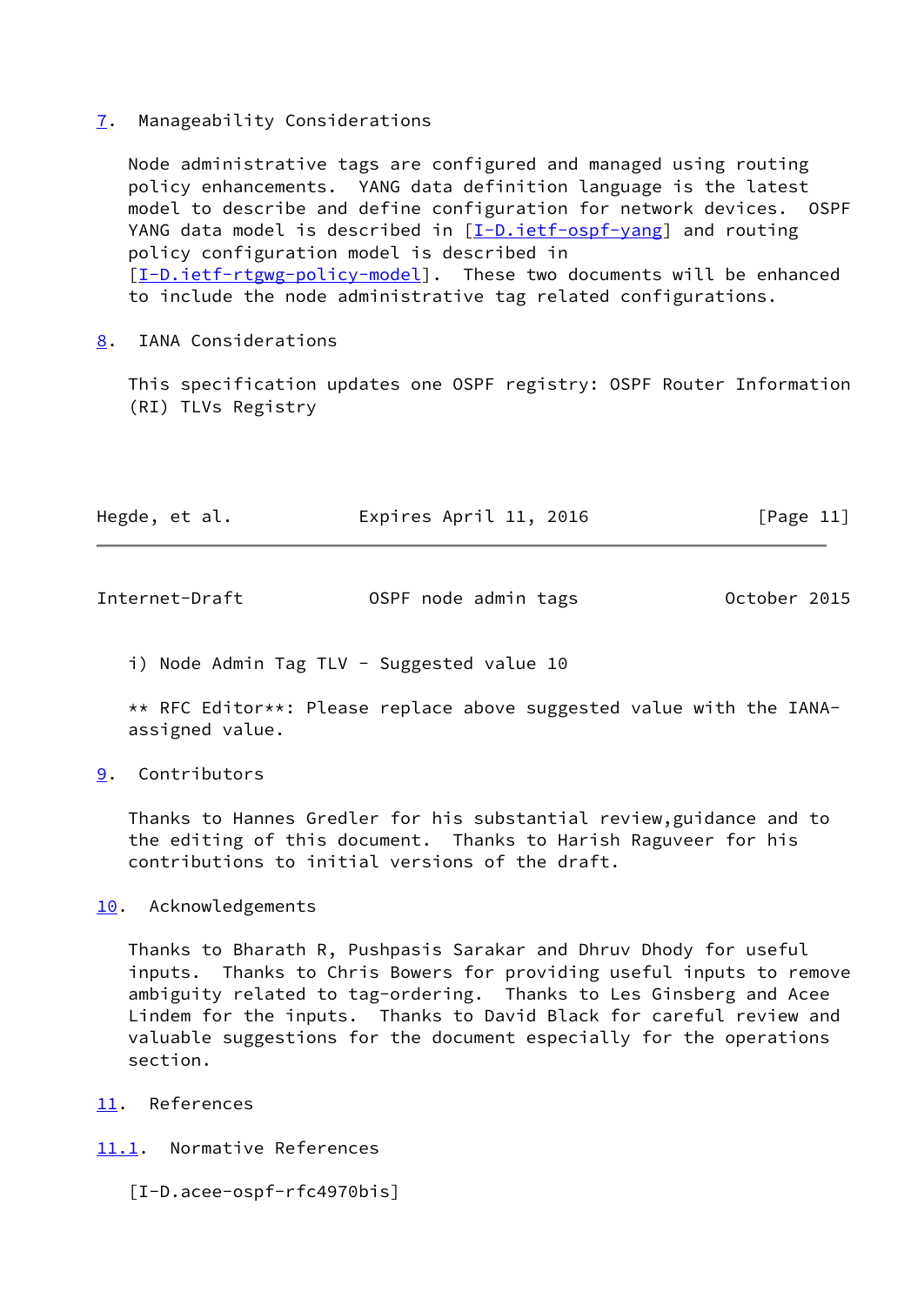Lindem, A., Shen, N., Vasseur, J., Aggarwal, R., and S. Shaffer, "Extensions to OSPF for Advertising Optional Router Capabilities", [draft-acee-ospf-rfc4970bis-00](https://datatracker.ietf.org/doc/pdf/draft-acee-ospf-rfc4970bis-00) (work in progress), July 2014.

- [RFC2119] Bradner, S., "Key words for use in RFCs to Indicate Requirement Levels", [BCP 14](https://datatracker.ietf.org/doc/pdf/bcp14), [RFC 2119](https://datatracker.ietf.org/doc/pdf/rfc2119), DOI 10.17487/RFC2119, March 1997, <<http://www.rfc-editor.org/info/rfc2119>>.
- [RFC2328] Moy, J., "OSPF Version 2", STD 54, [RFC 2328](https://datatracker.ietf.org/doc/pdf/rfc2328), DOI 10.17487/RFC2328, April 1998, <<http://www.rfc-editor.org/info/rfc2328>>.
- [RFC4970] Lindem, A., Ed., Shen, N., Vasseur, JP., Aggarwal, R., and S. Shaffer, "Extensions to OSPF for Advertising Optional Router Capabilities", [RFC 4970](https://datatracker.ietf.org/doc/pdf/rfc4970), DOI 10.17487/RFC4970, July 2007, [<http://www.rfc-editor.org/info/rfc4970](http://www.rfc-editor.org/info/rfc4970)>.
- [RFC5340] Coltun, R., Ferguson, D., Moy, J., and A. Lindem, "OSPF for IPv6", [RFC 5340](https://datatracker.ietf.org/doc/pdf/rfc5340), DOI 10.17487/RFC5340, July 2008, <<http://www.rfc-editor.org/info/rfc5340>>.

| Hegde, et al. | Expires April 11, 2016 | [Page 12] |
|---------------|------------------------|-----------|
|---------------|------------------------|-----------|

- <span id="page-13-1"></span>Internet-Draft OSPF node admin tags October 2015
	- [RFC7490] Bryant, S., Filsfils, C., Previdi, S., Shand, M., and N. So, "Remote Loop-Free Alternate (LFA) Fast Reroute (FRR)", [RFC 7490,](https://datatracker.ietf.org/doc/pdf/rfc7490) DOI 10.17487/RFC7490, April 2015, <<http://www.rfc-editor.org/info/rfc7490>>.

<span id="page-13-0"></span>[11.2](#page-13-0). Informative References

<span id="page-13-3"></span>[I-D.ietf-ospf-yang]

 Yeung, D., Qu, Y., Zhang, J., Bogdanovic, D., and K. Koushik, "Yang Data Model for OSPF Protocol", [draft-ietf](https://datatracker.ietf.org/doc/pdf/draft-ietf-ospf-yang-02) [ospf-yang-02](https://datatracker.ietf.org/doc/pdf/draft-ietf-ospf-yang-02) (work in progress), September 2015.

<span id="page-13-2"></span>[I-D.ietf-rtgwg-lfa-manageability]

 Litkowski, S., Decraene, B., Filsfils, C., Raza, K., Horneffer, M., and P. Sarkar, "Operational management of Loop Free Alternates", [draft-ietf-rtgwg-lfa](https://datatracker.ietf.org/doc/pdf/draft-ietf-rtgwg-lfa-manageability-11) [manageability-11](https://datatracker.ietf.org/doc/pdf/draft-ietf-rtgwg-lfa-manageability-11) (work in progress), June 2015.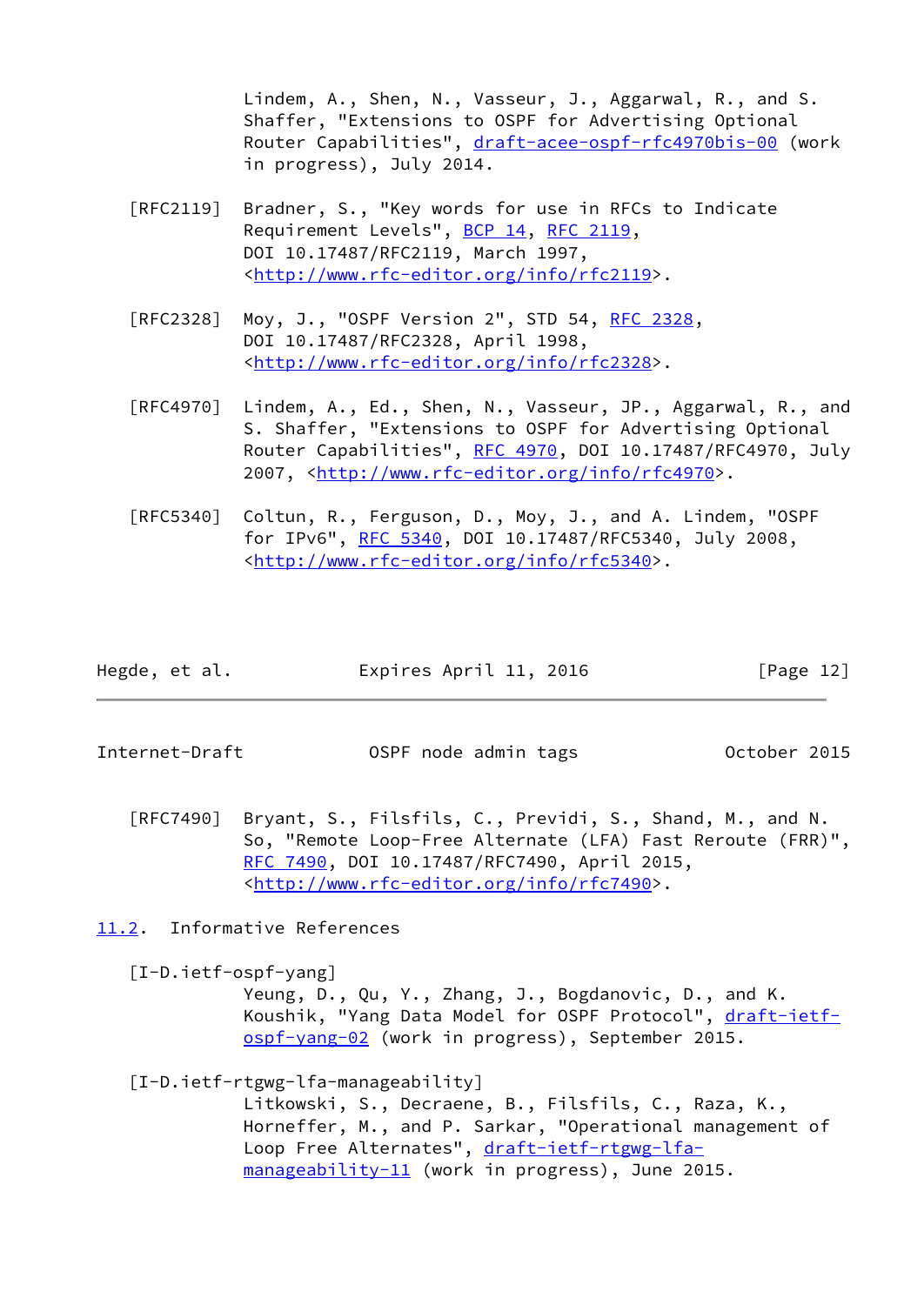<span id="page-14-0"></span>[I-D.ietf-rtgwg-policy-model]

 Shaikh, A., rjs@rob.sh, r., D'Souza, K., and C. Chase, "Routing Policy Configuration Model for Service Provider Networks", [draft-ietf-rtgwg-policy-model-00](https://datatracker.ietf.org/doc/pdf/draft-ietf-rtgwg-policy-model-00) (work in progress), September 2015.

- [RFC1997] Chandra, R., Traina, P., and T. Li, "BGP Communities Attribute", [RFC 1997,](https://datatracker.ietf.org/doc/pdf/rfc1997) DOI 10.17487/RFC1997, August 1996, <<http://www.rfc-editor.org/info/rfc1997>>.
- [RFC5130] Previdi, S., Shand, M., Ed., and C. Martin, "A Policy Control Mechanism in IS-IS Using Administrative Tags", [RFC 5130,](https://datatracker.ietf.org/doc/pdf/rfc5130) DOI 10.17487/RFC5130, February 2008, <<http://www.rfc-editor.org/info/rfc5130>>.
- [RFC5286] Atlas, A., Ed. and A. Zinin, Ed., "Basic Specification for IP Fast Reroute: Loop-Free Alternates", [RFC 5286,](https://datatracker.ietf.org/doc/pdf/rfc5286) DOI 10.17487/RFC5286, September 2008, <<http://www.rfc-editor.org/info/rfc5286>>.

Authors' Addresses

 Shraddha Hegde Juniper Networks, Inc. Embassy Business Park Bangalore, KA 560093 India

Email: shraddha@juniper.net

Internet-Draft **OSPF** node admin tags **OCTOBER 1815**  Rob Shakir Individual Email: rjs@rob.sh Anton Smirnov Cisco Systems, Inc. De Kleetlaan 6a Diegem 1831

Hegde, et al. **Expires April 11, 2016** [Page 13]

Belgium